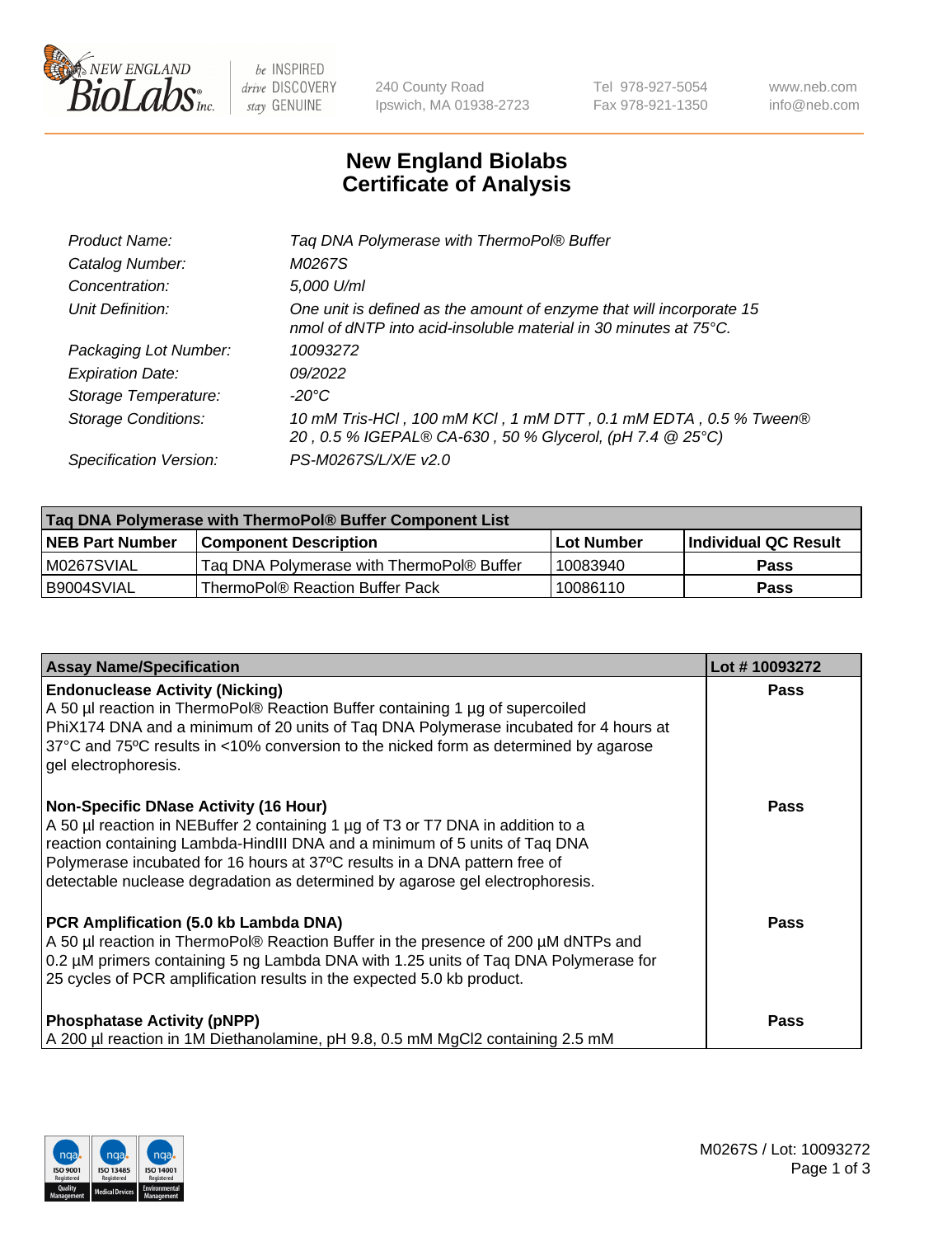

be INSPIRED drive DISCOVERY stay GENUINE

240 County Road Ipswich, MA 01938-2723 Tel 978-927-5054 Fax 978-921-1350

www.neb.com info@neb.com

| <b>Assay Name/Specification</b>                                                                                                                                                                                                                                                                                                                                                                                      | Lot #10093272 |
|----------------------------------------------------------------------------------------------------------------------------------------------------------------------------------------------------------------------------------------------------------------------------------------------------------------------------------------------------------------------------------------------------------------------|---------------|
| p-Nitrophenyl Phosphate (pNPP) and a minimum of 100 units Taq DNA Polymerase<br>incubated for 4 hours at 37°C yields <0.0001 unit of alkaline phosphatase activity<br>as determined by spectrophotometric analysis.                                                                                                                                                                                                  |               |
| <b>Protein Purity Assay (SDS-PAGE)</b><br>Taq DNA Polymerase is ≥ 99% pure as determined by SDS-PAGE analysis using Coomassie<br>Blue detection.                                                                                                                                                                                                                                                                     | Pass          |
| <b>qPCR DNA Contamination (E. coli Genomic)</b><br>A minimum of 5 units of Taq DNA Polymerase is screened for the presence of E. coli<br>genomic DNA using SYBR® Green qPCR with primers specific for the E. coli 16S rRNA<br>locus. Results are quantified using a standard curve generated from purified E. coli<br>genomic DNA. The measured level of E. coli genomic DNA contamination is ≤ 1 E. coli<br>genome. | Pass          |
| <b>RNase Activity (Extended Digestion)</b><br>A 10 µl reaction in NEBuffer 4 containing 40 ng of a 300 base single-stranded RNA<br>and a minimum of 1 µl of Taq DNA Polymerase is incubated at 37°C. After incubation<br>for 16 hours, >90% of the substrate RNA remains intact as determined by gel<br>electrophoresis using fluorescent detection.                                                                 | Pass          |
| <b>Single Stranded DNase Activity (FAM-Labeled Oligo)</b><br>A 50 µl reaction in ThermoPol® Reaction Buffer containing a 10 nM solution of a<br>fluorescent internal labeled oligonucleotide and a minimum of 25 units of Taq DNA<br>Polymerase incubated for 30 minutes at 37°C and 75°C yields <10% degradation as<br>determined by capillary electrophoresis.                                                     | Pass          |

This product has been tested and shown to be in compliance with all specifications.

One or more products referenced in this document may be covered by a 3rd-party trademark. Please visit <www.neb.com/trademarks>for additional information.